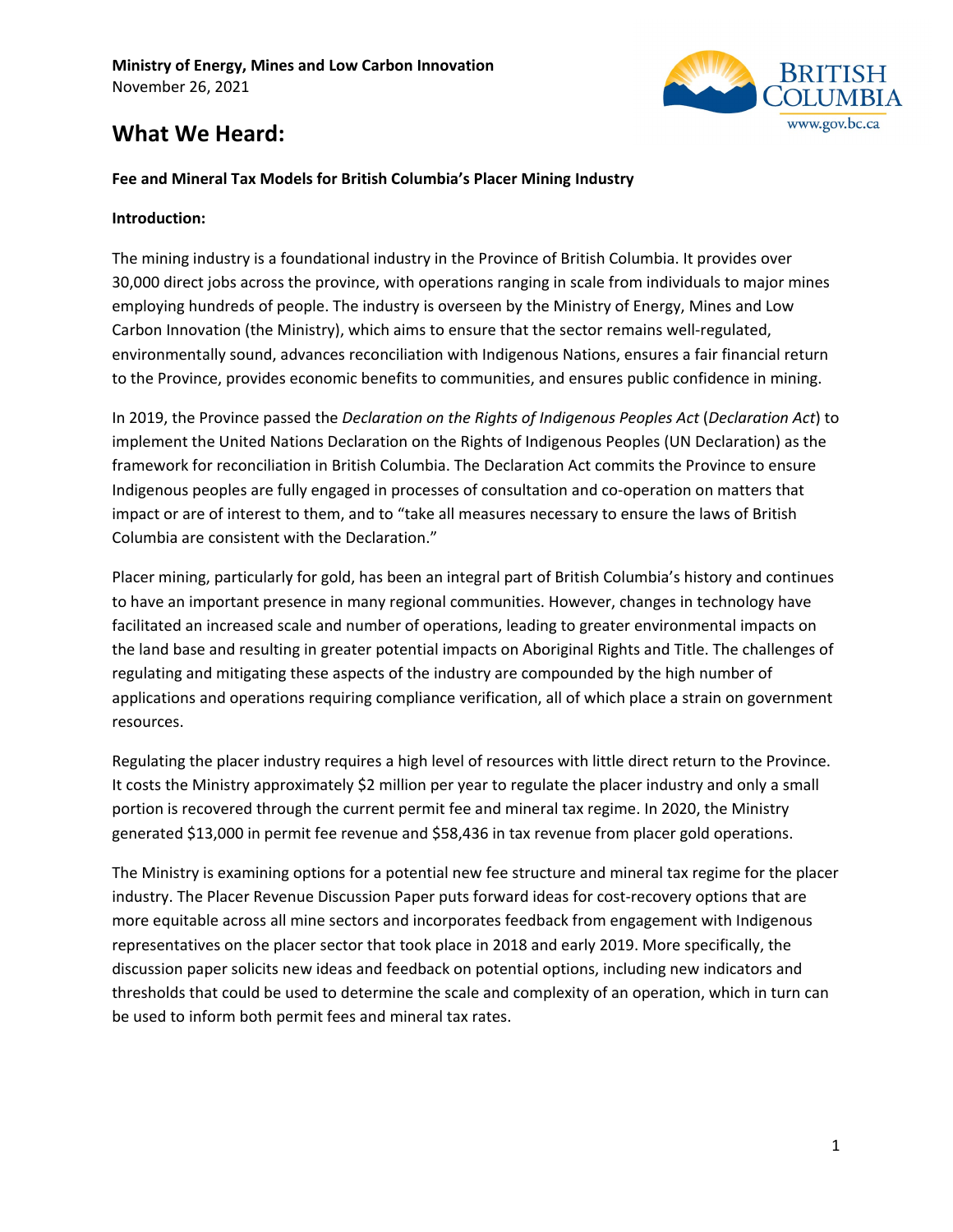

# **Engagement Process:**

The Placer Revenue Discussion Paper was initially open for public feedback from May 28, 2021 to July 28, 2021, however the timeline was extended to September 28, 2021, due to the wildfires and overlap with the field season. Over this time, the Ministry received 85 survey responses and 15 written responses. The Ministry emailed placer miners and Indigenous Nations directly, asking for feedback and providing a link to the govTogether BC page and placer revenue email. Ministry staff also engaged with placer mining associations and Indigenous Nations.

The following What We Heard Report summarizes the feedback received and highlights key findings and next steps.

# **Response Breakdown:**

The Ministry received survey responses from across the province, with the highest regional representation coming from the Cariboo region at 29 percent, followed by the Lower Mainland at 21 percent and the Thompson Okanagan at 14 percent. The majority of respondents, at 63 percent, said they have placer mining in their community and 79 percent of respondents said they are a placer miner. Indigenous respondents made up 12 percent of all responses and 33 percent of the written responses.

# **Should placer gold operations pay the same mineral tax rate as other mining sectors?**

Currently, all placer gold operations are required to pay mineral tax on the transactional value of the gold they sell. For mineral and coal operations, permit holders pay a 2 percent net current proceeds tax until they have recovered the capital invested in their mine. Thereafter, they are subject to a tax of 13 percent on their net revenues. Placer operations pay mineral tax on the total sale of minerals from the mine. This tax rate is 0.5 percent of mineral product sold.

Overall, the majority of respondents, at 74 percent, did not think placer gold operations should pay the same mineral tax rate as other mining sectors. Respondents stated that most placer operations are small, compared to other mining sectors, and more of a recreational activity. Respondents also said that placer operators pay enough taxes and that most gold is not sold, but rather mined for exploration.

#### **Do you support increasing the mineral tax rate for placer gold operations?**

Similarly to the question above, most respondents, at 68 percent, did not support increasing the mineral tax rate for placer gold operations. When asked to elaborate, respondents said that most placer operations are small and cannot afford an increase in taxes. Respondents stated that placer operators pay enough tax and that increasing the tax will have a significant impact to recreational mining.

Respondents that supported increasing the mineral tax made up 22 percent of responses, stating that placer mines should be taxed according to industry standards. Indigenous respondents also stated their support for increasing the mineral tax rate and making placer operators pay the same rate as other mining sectors. When asked if this increase should be a flat rate or tiered, based on area of disturbance, 65 percent of respondents supported a tiered rate, while 35 percent supported a flat rate.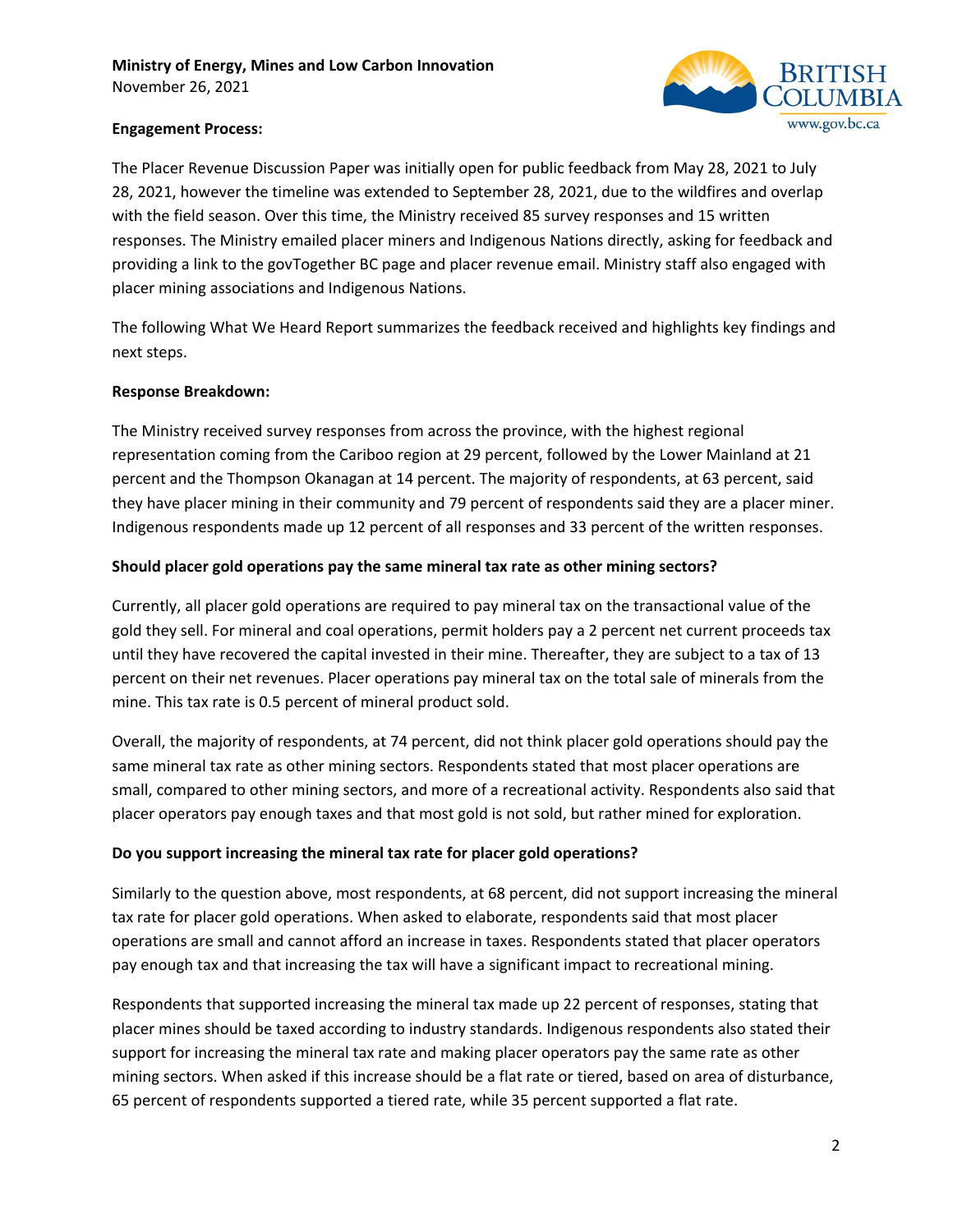

Respondents that supported a tiered rate, based on area of disturbance, believed that small operations would be less affected by an increase and that operations with greater disturbance should be paying higher taxes. Respondents that supported a flat rate thought that it would simplify the tax and that disturbance does not equate to gold production. Supporters of a flat rate thought that the tax should be based on gold production and not area of disturbance.

# **Should the tax be minimized by doing progressive reclamation?**

Responses to this question were mixed, with 49 percent in support, 31 percent not supporting, and 20 percent not sure if the tax should be minimized by doing progressive reclamation. Respondents that did not support the progressive reclamation said that the tax should be based on gold production, and not reclamation, which is already required. While respondents supporting the proposal thought that progressive reclamation would encourage placer miners to minimize their disturbance.

#### **How should the mineral tax reflect Indigenous interests?**

The majority of respondents, at 73 percent, believed that a mineral tax should not reflect Indigenous interests. Respondents either stated that there should not be a tax, or the tax should be used to make improvements to the sector and speed up the permitting process. Respondents that supported the idea of a mineral tax reflecting Indigenous interests thought that the tax could be used to support capacity funding and meaningful consultation. Indigenous respondents stated that any update to the mineral tax regime needs to consider revenue sharing and reflect the monetary vale of mineral resources being extracted from their traditional territories.

Similarly, when asked how permit fees could reflect Indigenous interests, most respondents, at 70 percent, said permit fees should not reflect Indigenous interests. Respondents who supported the idea stated that permit fees could be used to support capacity funding.

#### **Which is the more appropriate indicator for determining the scale of an operation?**

The Ministry is exploring options for permit fees that ensure placer mining remains economically viable for operators. Currently, the scale of an operation is determined by the volume of pay dirt to be processed. The Ministry is looking at other potential indicators (i.e. area of disturbance vs volume of material moved) to measure the scale of production, and how fees can be tiered to reflect the scale of an operation.

Respondents were split when it came to the more appropriate indicator for determining the scale of an operation, with 53 percent of respondents supporting volume of material moved and 47 percent supporting area of disturbance. Respondents that supported volume of material moved stated that the indicator better reflects the size of an operation, whereas supporters of the area of disturbance thought this indicator better reflects damage to the environment and promotes active reclamation.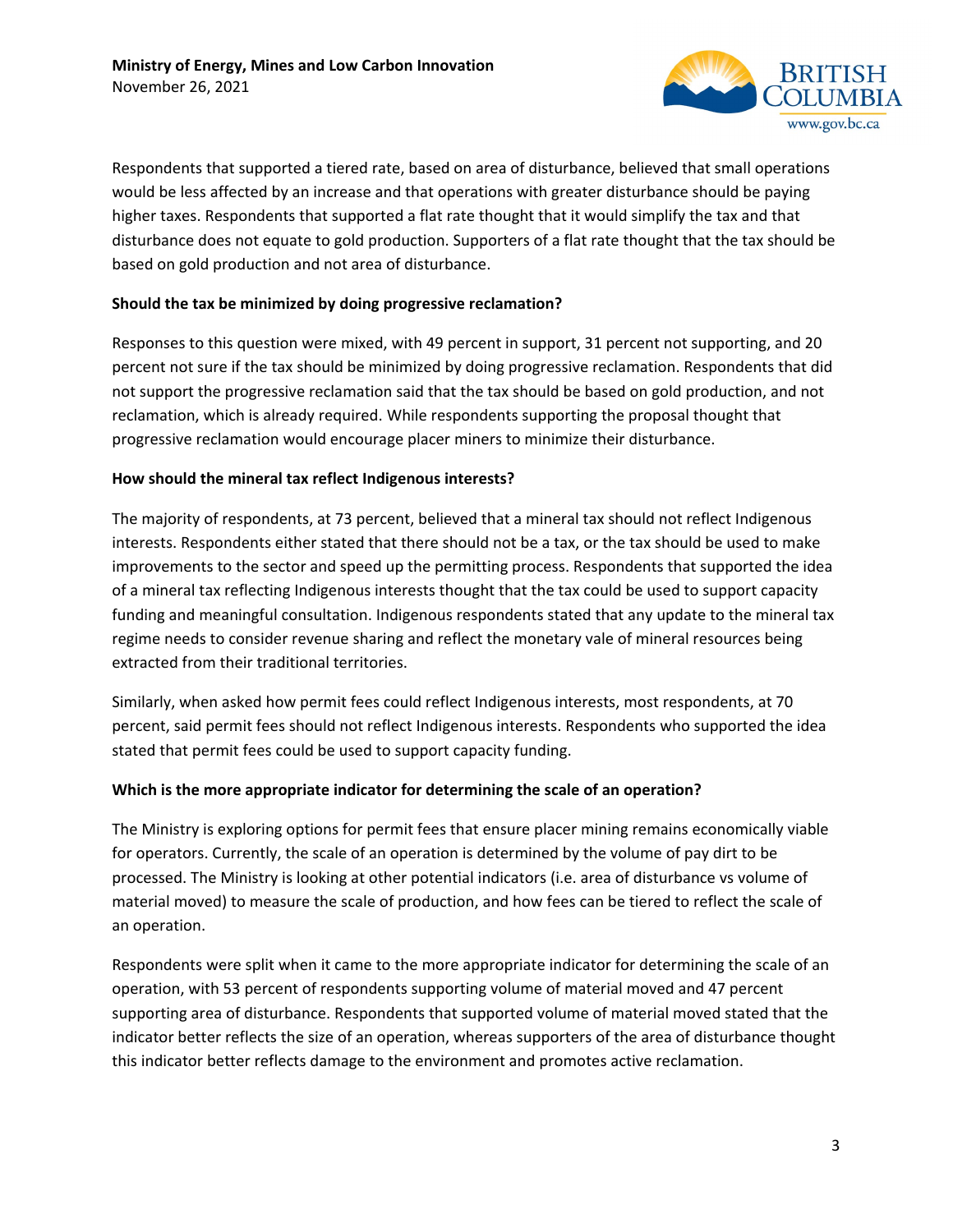

#### **What activities should indicate increased complexity of an operation?**

The Ministry is considering how activities could be used to indicate the complexity of an operation. The presence or creation of features, such as: multi-bench pits, dams, and underground operations, could elevate an application into the next permit fee category.

When asked what activities should indicate increased complexity, the most common response, at 34 percent, was the use of heavy machinery/ excavators and blasting. Respondents also said that the size of a work camp and number of people working could indicate the complexity of an operation. Lastly, if a miner obtains a water licence or has a settling pond, this could indicate the increased complexity of an operation.

Indigenous respondents expressed an interest in using multiple indicators to determine the scale of an operation, mainly the type of activities and area of disturbance. Together, these indicators would encourage placer miners to limit their disturbance and require miners to pay more if they utilize heavy machinery or work near sensitive ecosystems.

# **Considering the impact of operations and fees paid by other sectors, what fees do you think are appropriate for the different scale of operations?**

Permit fees are determined when an applicant submits a Notice of Work (NOW) application, in which they outline their proposed work and the amount of pay dirt to be moved. All operations that involve mechanized disturbance require a NOW application and authorization. However, most placer operations are small enough that they do not meet the threshold to pay permit fees.

When asked what fees are appropriate for the different scale of operations, the most common response, at 62 percent, was that placer miners pay enough taxes and that small operations should not be taxed. Respondents who supported a fee increase, based on the scale of operations, thought that large operations should be paying more than small operations. While only 10 percent of respondents thought that fees should be a flat rate for all operations.

#### **Should the Ministry introduce a separate inspection fee for placer gold operations?**

Currently, placer mines are not subject to inspection fees to cover the costs of health and safety inspections. For mineral and coal mines, the inspection fee is \$0.70 per hundred dollars of payroll. For pits and quarries, inspection fees are based on the material extracted and paid annually.

When asked if the Ministry should introduce a separate inspection fee for placer gold operations, the majority of respondents, at 73 percent, said placer miners should not have to pay for inspections. Respondents that supported the inspection fee said that more inspections are needed and that the fee should be higher for large operations.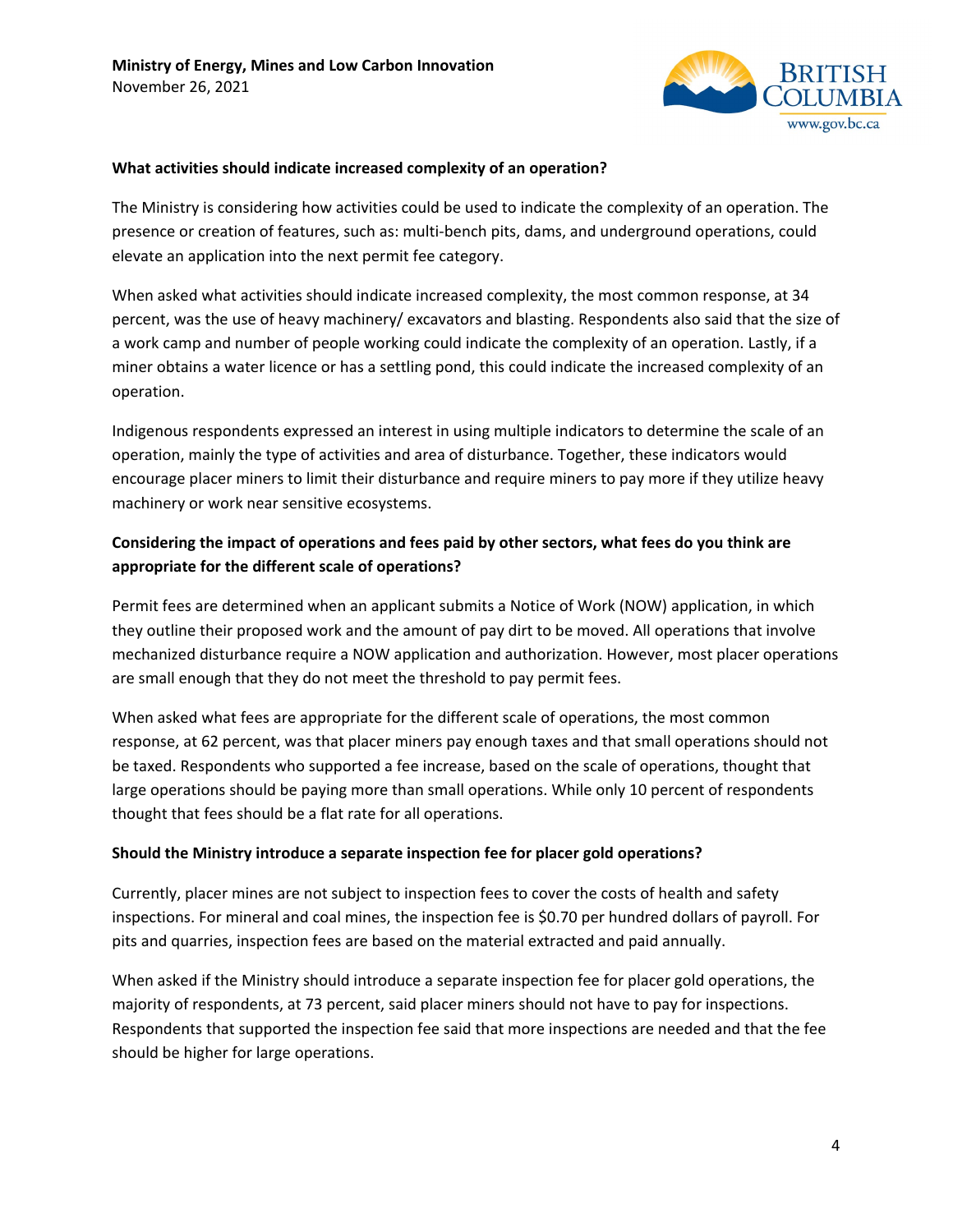

#### **Should this fee be a flat rate or tiered, based on area of disturbance?**

Of the respondents that supported an inspection fee, 79 percent thought the fee should be tiered, while 21 percent thought the fee should be a flat rate. Respondents who supported a tiered rate stated that an inspection fee should reflect the environmental impact of an operation. Respondents who supported a flat rate said the cost of an inspection should be the same because an inspector is conducting the same amount of work.

# **What other options should the ministry consider?**

When asking respondents what other options the Ministry should consider, the most common response was that the Ministry should have a tax/permit fee based on the scale of operations. Any increase should be tiered and not overburden small operators. Respondents proposed the idea of having separate regulations for small operations or establishing a small mines permit.

As a means of generating more revenue, respondents proposed the idea of adding a mineral transfer tax for when a claim is transferred or re-introducing dredging and charging an annual fee. Respondents also outlined a need for government to develop programs for new technologies to assist in the recovery of minerals, sharing historical data on placer operations, and assisting miners in finding markets for industrial minerals.

Respondents discussed the need to hire more inspectors and strengthen compliance and enforcement to ensure placer miners are complying with the regulations. Lastly, respondents discussed a need to speed up the permitting process. As a means of speeding up the process, respondents proposed that small operations should be exempt from the permitting process.

#### **Feedback from Indigenous Nations:**

In letters to the Ministry, Indigenous Nations outlined how placer mining is environmentally destructive and, in most cases, infringes on Indigenous rights and title, due to impacts on the land base. Overall, Indigenous respondents stated that they wanted to see a reduction in placer mining in their territory and prefer shorter claim expiration timelines, with a continuous review of activities and their associated fees.

Indigenous respondents support a new permit fee and tax structure for the placer sector, stating support for a multi-indicator approach that factors in area of disturbance and the proposed activities to determine permit fees. These fees could be increased for placer mines located in sensitive areas or that fragment habitat. There was further interest in the development of an impact calculator that would determine the potential environmental, economic, and social impacts of a project, and the associated permit fee.

Regarding mineral tax, Indigenous respondents wrote that the tax should account for revenue sharing and be increased so the Province is not operating at a loss. A key concern from Nations was that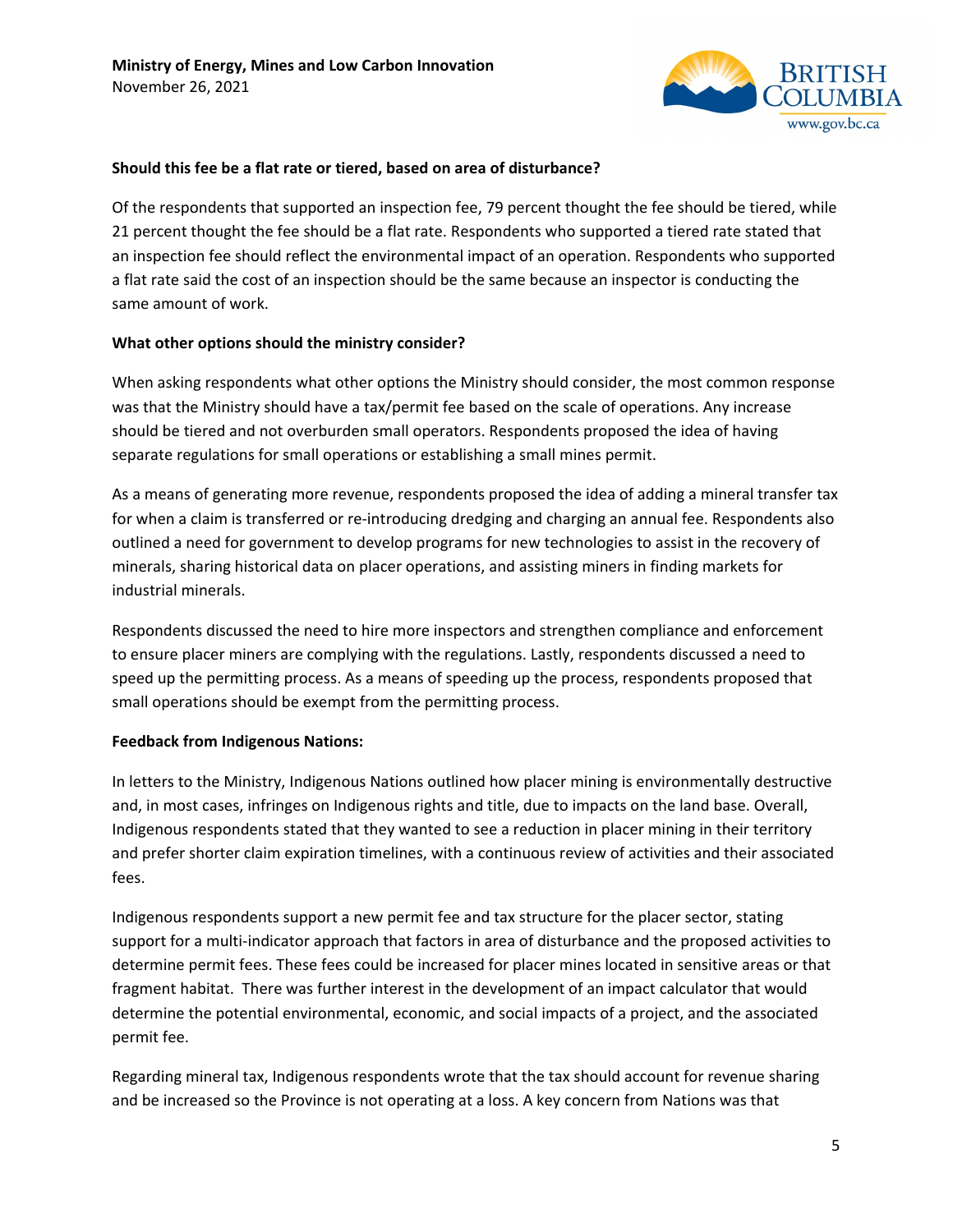

royalties from placer mining are not being shared with impacted communities. Indigenous respondents stated interest in having a territory tax or First Nations resource tax for when resources are transferred to the private sector.

Indigenous respondents also outlined the need to increase inspections and fines for environmental violations. Indigenous respondents support an inspection fee for placer mines and believe the fee should be tiered and cover the cost of an annual inspection. Annual audits should also be performed to ensure more accurate reporting and dissuade tax evasion.

#### **Key Findings and Next Steps:**

There were a number of common themes among the written submissions and survey responses. Overall, the majority of respondents did not think that placer gold operations should be paying the same mineral tax rate as other mining sectors and did not support increasing the mineral tax rate. The main reason is that respondents thought that placer miners pay enough tax and that any increase would harm small operators. If there was an increase to the tax rate, respondents would want the rate to be tiered so that small operators are not overburdened. Regarding permit fees, the Ministry proposed multiple indicators to measure how fees could be tiered to reflect the scale of an operation. Responses were split between area of disturbance and volume of material moved. Respondents supporting area of disturbance believed the indicator better reflects damage to the environment, while supporters of volume of material moved thought that the indicator better reflects the size of an operation. When considering the types of activities that could move an operation into a higher fee threshold, respondents thought that the use of heavy machinery, such as excavators, could indicate the increased complexity of an operation, along with the number of people working on site. Lastly, most respondents did not support a separate inspection fee for placer mines, but those who did support the idea stated that the fee should be tiered so that small operations are not as impacted.

Indigenous respondents supported a new permit fee and tax structure for the placer sector, stating support for a multi-indicator approach that factors in area of disturbance and the proposed activities to determine permit fees. There was further interest in the development of an impact calculator that would determine the potential environmental, economic, and social impacts of a project, and the associated permit fee.